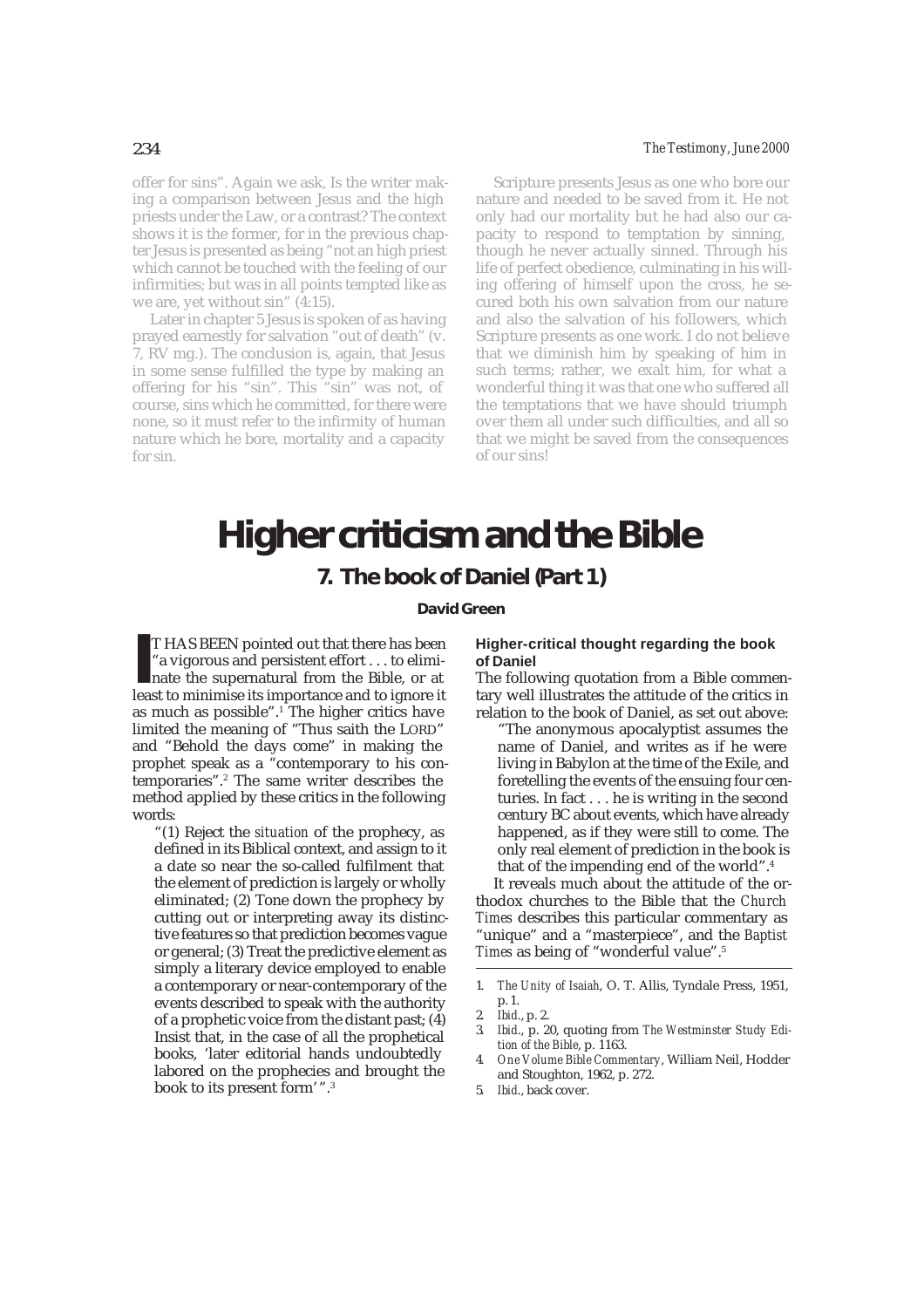#### *The Testimony, June 2000* 235

A number of points are made about the book of Daniel to support this critical view.<sup>6</sup> Later in this article we will deal briefly with the allegation that the book contains historical inaccuracies, and in the following article, God willing, with three further allegations:

- **1** that the religious ideas do not belong to the sixth century B.C.;
- **2** that the author uses a late form of Aramaic;
- **3** that because the times of Antiochus Epiphanes are said to be described with remarkable accuracy, the book must have been written about 167 B.C.

#### **General considerations**

Before dealing with the allegation that the book of Daniel is historically inaccurate, some general points will be considered.

There is a strong sense of unity to the book of Daniel, the various chapters being linked together with common themes and ideas. For example, Nebuchadnezzar's dream image in chapter 2 is closely connected to the vision of the four beasts in chapter 7.

Daniel claims that he received a number of revelations from God concerning the future. Much of the predictive element of these revelations shows remarkably accurate fulfilment in events well beyond the second century B.C. We will return to this aspect in the next article when considering the final point of criticism listed above.

There are two New Testament references to Daniel that show that Jesus considered him to be a true prophet, who predicted events that would take place in A.D. 70 (Mt. 24:15; Mk. 13:14). In addition, there are allusions in the teaching of Jesus to Daniel 7 that imply its genuineness. Jesus taught that he, as the Son of man, would come again in the clouds of heaven with power and great glory to sit upon the throne of his glory (Mt. 16:27; 19:28; 24:30; 25:31; 26:64), and this is obviously based on Daniel 7:13,14.

Josephus, the Jewish historian (A.D. 30-100), considered Daniel to be a true prophet, inspired by God to reveal future things. He wrote that those who desired to understand "the uncertainties of futurity" should "be diligent in reading the book of Daniel, which he will find among the sacred writings".7 Josephus goes on to say that "he [Daniel] was so happy [favoured] as to have strange revelations made to him, and those as to one of the *greatest of the prophets* [our emphasis] . . . we believe that Daniel conversed

with God; for he did not only prophesy of future events, as did the other prophets, but he also determined the time of their accomplishment".8

### **Historical objections considered**

The *Encyclopaedia Britannica* speaks of the writer of Daniel as having "a sketchy and inaccurate knowledge of the exilic times", and claims that the book contains four errors.9 These are listed and replied to as follows:

#### **1. No deportation occurred in 605 B.C.**

According to a Babylonian tablet, in 605 B.C. Nebuchadnezzar was sent by his father Nabopolassar king of Babylon against the Egyptians at Carchemish, where he inflicted a disastrous defeat. He followed this up by conquering Syria and all the land south to the Egyptian border (see 2 Kings 24:7). This took place in the third year of Jehoiakim, Tishri reckoning (Dan. 1:1), but the fourth year, Nisan reckoning (Jer. 46:2).<sup>10</sup> On hearing the news that his father had died, he hastened to Babylon, where he ascended the throne on the 7 September 605.

Josephus quotes the Chaldean historian Berosus (writing about 270 B.C.) as saying that Nebuchadnezzar "committed the captives he had taken from *the Jews*, and Phoenicians, and Syrians, and of the nations belonging to Egypt, to some of his friends, that they might conduct that part of the forces that had on heavy armour, with the rest of the baggage, to Babylonia; while he went in haste, having but a few with him, over the desert to Babylon".11 In Daniel 1:1 Nebuchadnezzar is called king before being so, because the account was written at a later date.

From the foregoing, there seems to be no good reason for not believing that there was a limited deportation in 605 B.C. of Jewish young men taken "from the royal family and the nobility" (1:3, NIV).

- 6. For details see *The New Bible Commentary Revised*, p. 689, IVP, 1970.
- 7. *Antiquities of the Jews*, Book X, ch. X. 4.
- 8. *Ibid*. ch. XI. 7.
- 9. Fifteenth edition, 1994, article, "The Book of Daniel" (Vol. 3, p. 875) and article "Biblical Literature" (Vol. 14, pp. 951-2).
- 10. Under Tishri reckoning the new year commenced in the month Tishri in the autumn; under Nisan reckoning it commenced in the month Nisan in the spring.
- 11. *Against Apion, Book* I. 19.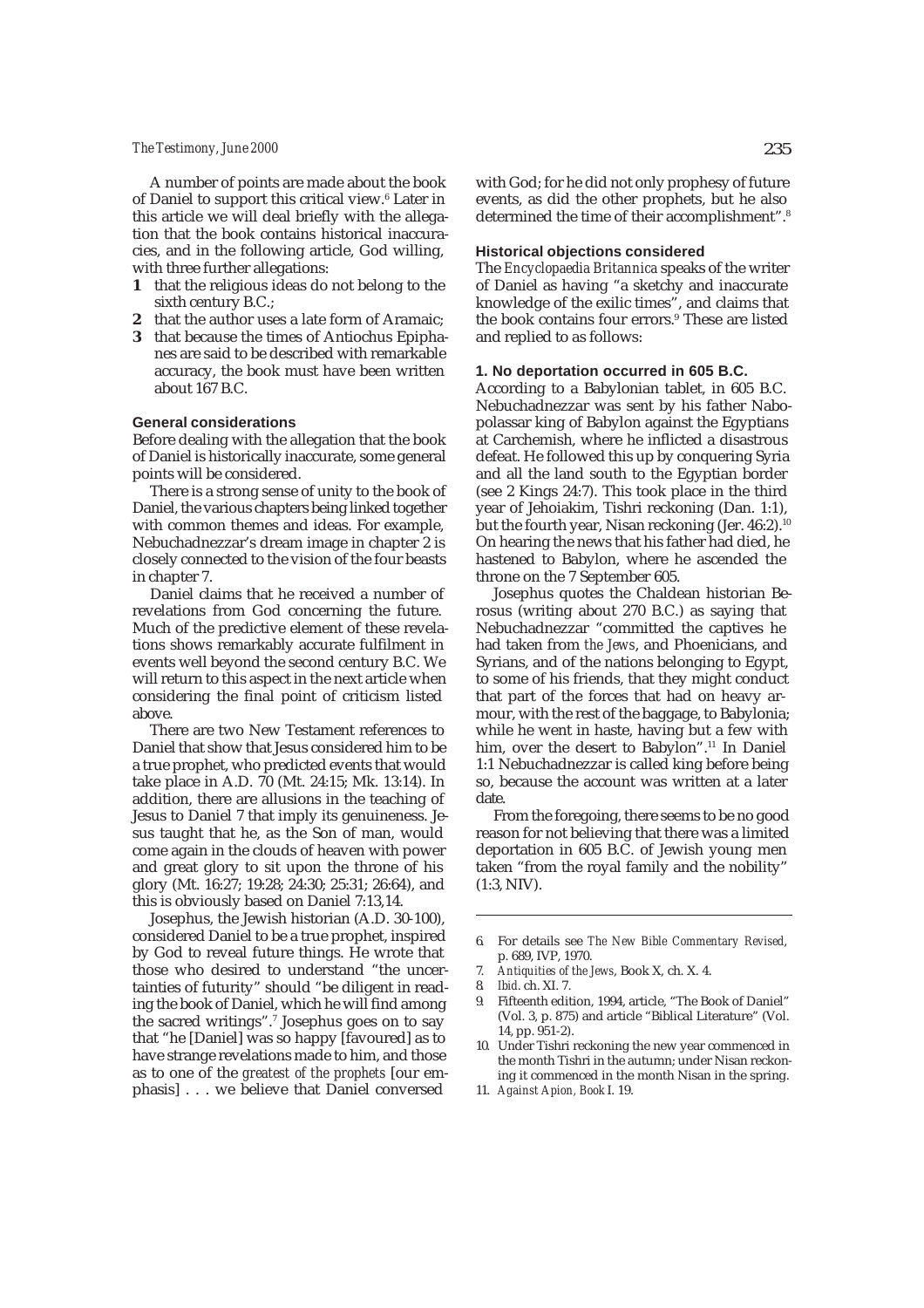#### **2. The date of the fall of Jerusalem is wrong**

This allegation makes little or no sense because Daniel does not give a date for the fall of Jerusalem. No explanatory comments are given in the *Encyclopaedia Britannica* article.

#### **3. Belshazzar did not rule as king (Dan. 5:1), and was the son of Nabonidus not of Nebuchadnezzar (v. 11)**

The description of Belshazzar as king does not present a serious problem to the Bible student. Records show that he was regent at Babylon for his father Nabonidus, who was absent from Babylon for a period amounting to more than half his seventeen-year reign. One cuneiform document states that Nabonidus "entrusted the kingship" to Belshazzar.12 As such he was the second ruler in the kingdom, as is implied by Daniel 5:7,16,29.

More problematical is the statement that Belshazzar was the son of Nebuchadnezzar (vv. 11,18,22). It is possible that Nabonidus married a daughter of Nebuchadnezzar, or, since the paternity of Nabonidus is unknown, perhaps Nebuchadnezzar was his father.13 In either scenario, Belshazzar would be Nebuchadnezzar's grandson. In Scripture the terms 'son' and 'father' are much wider in scope compared with the way we use them. Jeremiah prophesied that the line of Nebuchadnezzar would continue up to the end of the Babylonian Empire with his son and his son's son (27:7).

#### **4. Darius the Mede is a fictional character; Darius was a successor of Cyrus, not a predecessor**

The problem of the identification of Darius the Mede, who "received the kingdom" following the capture of Babylon by the armies of Cyrus (Dan. 5:30,31, NKJV), is a difficult one. The most likely solution is that 'Darius the Mede' is another title for 'Cyrus the Persian'.\* This being the case, Daniel 6:28 would be best translated: "So this Daniel prospered in the reign of Darius, *even* in the reign of Cyrus the Persian". The Hebrew conjunction usually translated 'and' is quite often used in an explanatory sense.14 There are examples of this elsewhere in the book of Daniel (1:3, RV; 6:9; and possibly 7:1).

The phrase, "received the kingdom", does not imply more than that Darius commenced his reign. However, since "the Most High rules in the kingdom of men, and gives it to whomever

He chooses" (Dan 4:25, NKJV), Darius can be said to have received the kingdom from God.

Points that help support this theory<sup>15</sup> are as follows:

- Cyrus was of Median descent on the maternal side.
- Cyrus was about sixty-two years of age when Babylon was captured (5:31).
- The Medes are spoken of as the future conquerors of Babylon in the prophecies of Isaiah and Jeremiah (Isa. 13:17; Jer. 51:11,28).
- The title "Darius the *Persian*" in Nehemiah 12:22 may have been used to distinguish him from Darius the Mede in Daniel.
- Nabonidus in a record dated 546 B.C. refers to Cyrus as "king of the Medes".
- Both the Septuagint and Theodotion have "Cyrus" instead of "Darius the Mede" in Daniel 11:1.16
- In the Apocryphal book of Esdras, it is Darius who sends Zerubbabel to Jerusalem with the temple vessels; compare 1 Esdras 4:44,45,57 and 5:2,6 with Ezra 1:7–2:2. However, the writer of 1 Esdras is confused in thinking that Darius fulfilled what Cyrus had promised.

Other objections are sometimes raised, as follows: 17

#### **5. The use of the description 'Chaldean' as a caste term is appropriate only to a later age.**

Herodotus, who wrote his history about 440 B.C., speaks of the Chaldeans as "priests of Bel", and

12. *The New Bible Commentary Revised*, p. 694.

- 13. *Daniel*, Tyndale Old Testament Commentaries, J. G. Baldwin, IVP, p. 23.
- There are a number of other ideas as to who Darius the Mede was. In "Darius the Mede", *The Testimony*, Mar.-Apr. 1992, Brother Philip Edmonds put forward the view that he was a governor of Babylon appointed by Cyrus, possibly a general called Gubaru. In "The Mystery of Darius the Mede", *The Bible Student*, July-Aug. 1979 to Jan.-Feb. 1980, Sister Ray Walker put forward the view that he was a member of the Median royal family called Cyaxeres. Another view is that he was Cyrus's son, Cambyses, but this involves amending the statement in Daniel 5:31 that Darius the Mede was sixty-two years old.—*T.B.*
- 14. *Ibid.*, pp. 26-7.
- 15. Taken from *Notes on Some Problems in the Book of Daniel*, D. J. Wiseman, Tyndale Press, 1965, pp. 1-16.
- 16. *Daniel*, Tyndale Old Testament Commentaries, footnote 15, p. 27.
- 17. *The New Bible Commentary Revised*, p. 689.